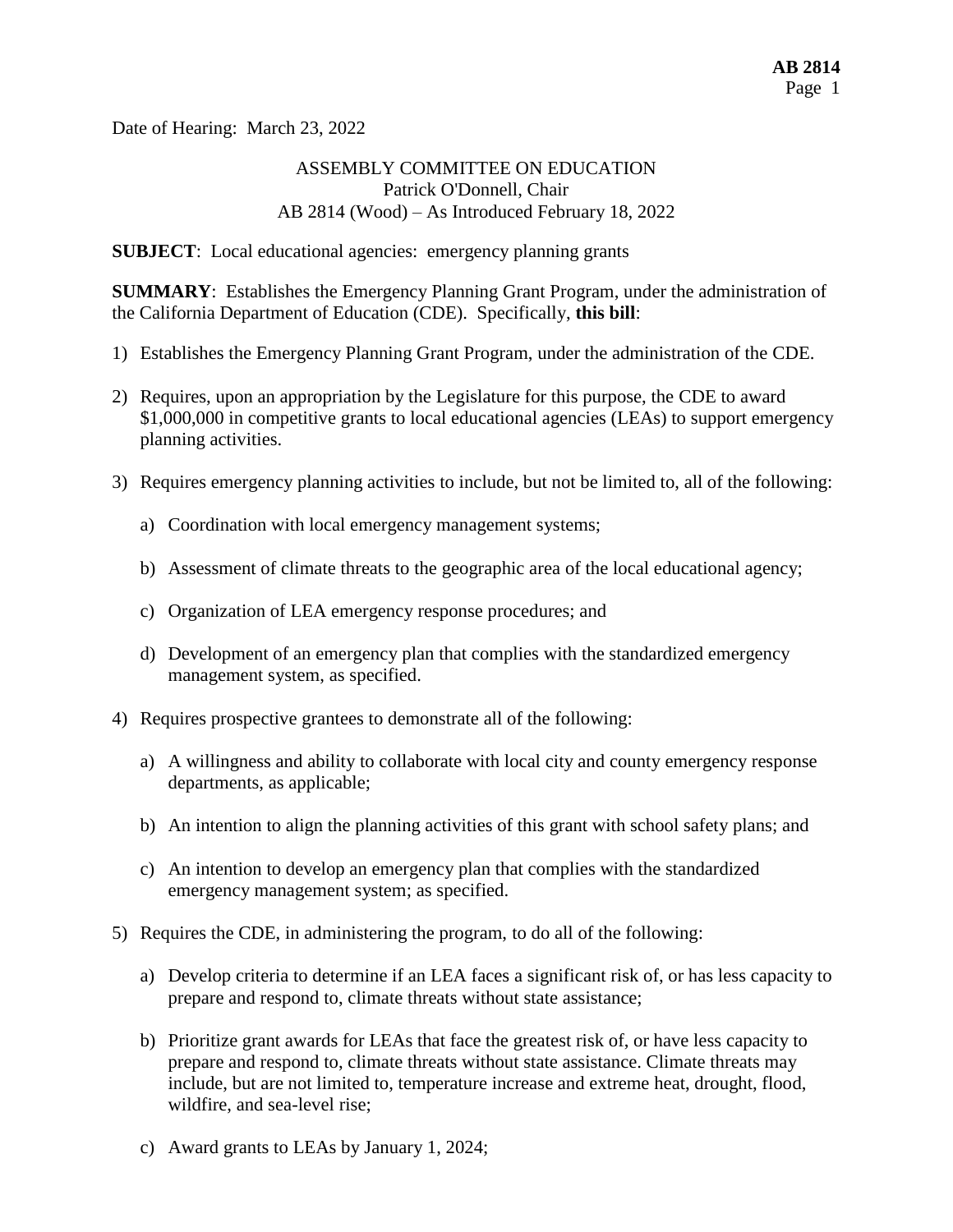- d) Modify grant award amounts based on grant applications and available funds;
- e) Monitor the emergency planning activities of grantees; and
- f) Submit a report to the Legislature no later than November 1, 2026. Requires the report to include a summary of the emergency planning activities of grantees, and recommendations for the future.
- 6) Requires grant funds to be used by grantees by June 30, 2026.
- 7) Defines "local educational agency" to mean a school district, county office of education (COE), or charter school.
- 8) Repeals the Emergency Planning Grant Program as of January 1, 2027.

# **EXISTING LAW**:

- 1) Establishes the California Emergency Services Act, which recognizes the state's responsibility to mitigate the effects of natural, manmade, or war-caused emergencies that result in conditions of disaster or in extreme peril to life, property, and the resources of the state, and generally to protect the health and safety and preserve the lives and property of the people of the state. (Government Code 8550-8551)
- 2) Requires each school district or COE to be responsible for the overall development of all comprehensive school safety plans for its schools operating kindergarten or any of grades 1 through 12. (Education Code (EC) 32281)
- 3) Specifies that the schoolsite council or a school safety planning committee is responsible for developing the comprehensive school safety plan. (EC 32281)
- 4) Requires the comprehensive school safety plan to be evaluated at least once a year. (EC 32282)
- 5) Specifies that the comprehensive school safety plan must establish disaster procedures, including a procedure to allow a public agency, including the American Red Cross, to use school buildings, grounds, and equipment for mass care and welfare shelters during disasters or other emergencies affecting the public health and welfare. Requires the school district or COE to cooperate with the public agency in furnishing and maintaining the services as the school district or COE may deem necessary to meet the needs of the community. (EC 32282)
- 6) Requires the Superintendent of Public Instruction (SPI), for apportionment purposes, to credit to an LEA a material loss of average daily attendance (ADA) due to the following reasons, provided the loss has been established to the satisfaction of the SPI by affidavits of the members of the governing board or body of the LEA:
	- a) Fire;
	- b) Flood;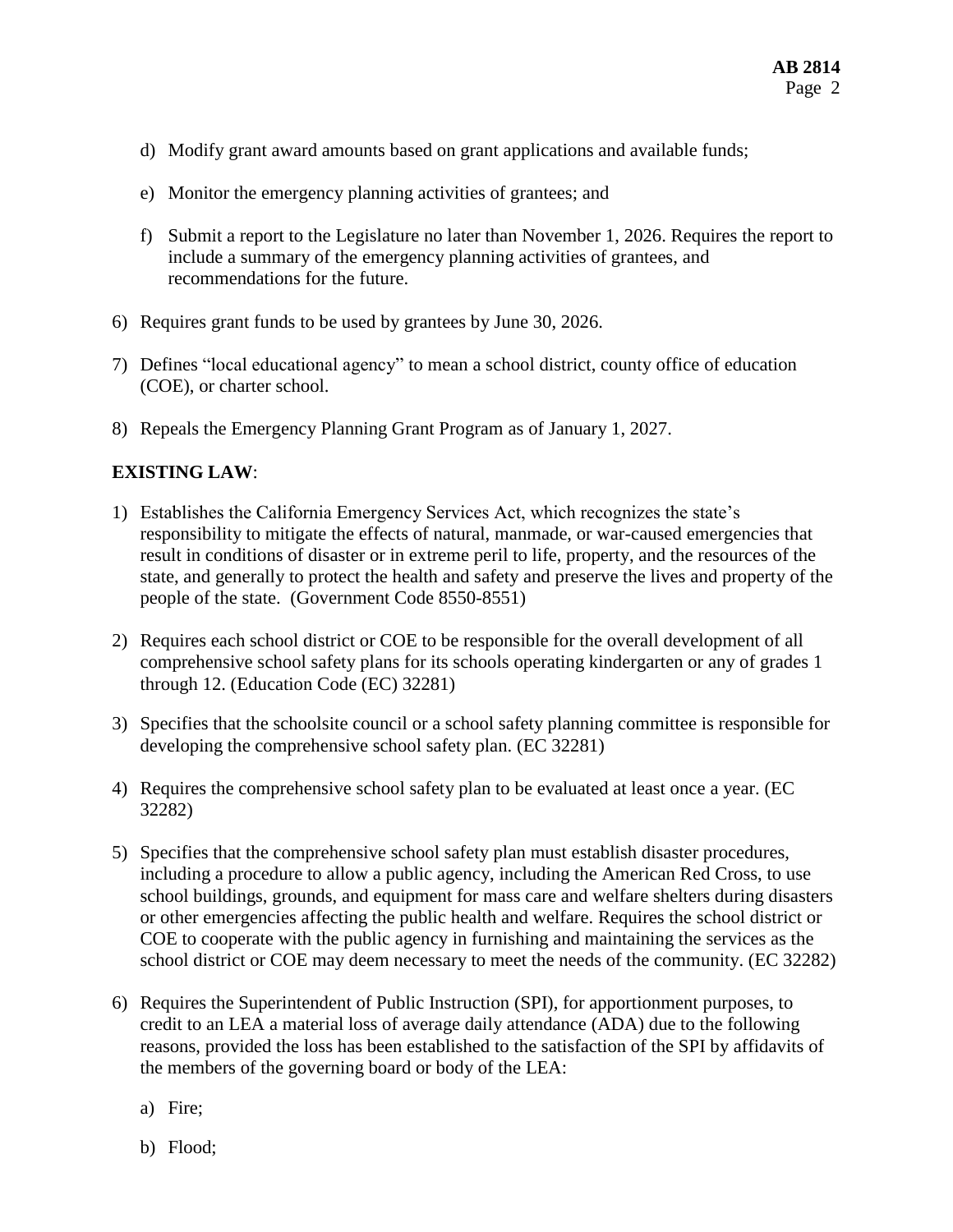- c) Impassable roads;
- d) Epidemic;
- e) Earthquake;
- f) The imminence of a major safety hazard as determined by the local law enforcement agency;
- g) A strike involving transportation services to pupils provided by a non-school entity. (EC 46392)
- 7) In the event of a state of emergency declared by the Governor in a county, requires the SPI to determine the length of the period during which ADA has been reduced by the state of emergency, and prohibits the SPI from extending the period into the next fiscal year except upon a showing by a LEA, to the satisfaction of the SPI, that extending the period into the next fiscal year is essential to alleviate continued reductions in ADA attributable to the state of emergency. (EC 46292)

#### **FISCAL EFFECT**: Unknown

#### **COMMENTS**:

*Key provisions of the bill.* This will would create grants for LEAs for emergency planning activities, administered by the CDE. The CDE would prioritize grant awards to those LEAs facing the greatest risk of, or have less capacity to respond to climate threats without state assistance. Given the increasing frequency of natural disasters attributed to climate threats, as well as other human created emergencies, LEAs throughout California will require broad support and resources.

When emergencies strike, the toll on school communities can be profound. Schools often close and students lose valuable instructional time that is rarely made up. Student and staff mental health may also suffer. However, LEAs well equipped to respond to emergencies are able to ensure continuity of learning and foster school connectedness despite the extenuating circumstances. Once robust planning is well underway, schools, emergency personnel can better coordinate response activities to ensure that student, and school personnel safety needs are met.

*Need for the bill.* According to the author, "Natural disasters, an act of violence on a school campus can and do happen at any given time and anywhere across this state. When emergencies do happen, LEA's need to know how to respond appropriately and recover as quickly and effectively as possible. Emergency planning grants would equip LEA's with emergency planning and preparedness activities to help students and school personnel in the event of an emergency and promote the safety and well-being of students and school employees during an emergency."

*LAO recommendations on climate impacts***.** In January 2021, the Legislative Analyst's Office (LAO) responded to a request from the California State Assembly Speaker related to climate impacts on various policy sectors: transportation, health, K-12 education and childcare, housing, and workers and employers. The LAO identified California's five major climate hazards: temperature increases and extreme heat, drought, flood, wildfire, and sea-level rise. For K-12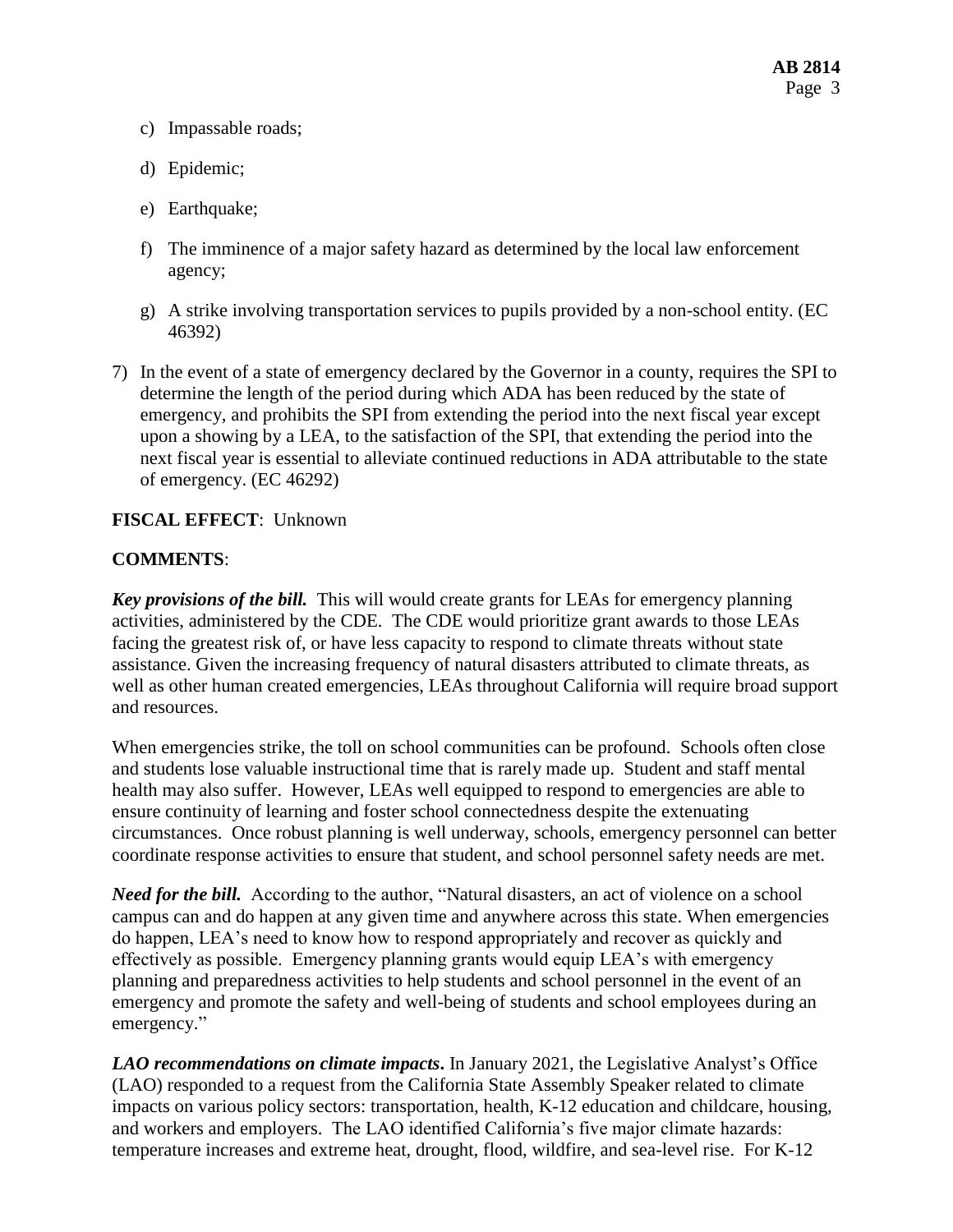education and childcare, the LAO described the key ways in which this policy area is impacted by climate change:

- Climate change impacts increase likelihood that schools will need to respond to emergencies and public health issues;
- Schools will need to take steps to avoid disrupting education and services;
- Climate change will require modifications to many existing and future school facilities; and
- Responding to impacts of climate change will have fiscal impacts on schools.

Acknowledging that schools are primarily managed at the local level, many of the decisions about how to adapt to climate impacts will be made by governing boards and district and site administrators. However, the state also has an important role in ensuring that schools will be prepared to keep students safe and learning, despite external circumstances.

Included among the key issues identified by the LAO for legislative consideration is the consideration for how the state can support local efforts for preparedness and response activities, many of which require collaboration across different agencies. To do so, the LAO suggested that the Legislature fund grants to support emergency planning activities at the LEA level – specifically those that face the greatest risk and/or might have less capacity to prepare and respond to climate threats without state assistance.

Aligned with the LAO recommendations, this bill will create competitive grants for LEAs, administered by the CDE, to support emergency planning activities at the local level. Contingent upon an appropriation, this bill will require the CDE to prioritize grants for high need and underprepared parts of the state, as well as those that demonstrate a willingness and ability to coordinate with related state and local emergency response agencies. Given the increasing frequency and intensity of climate change impacts and related natural disasters, public schools need tremendous support and resources in order to prioritize emergency preparedness, response and climate adaptation strategies. Although not every emergency or crisis can be planned for, school communities that have invested in disaster preparedness and have strong relationships with related local agencies are far more likely to successfully support the needs of their students and staff when needed.

*The increasing frequency of climate-related disasters in California.* In 2021, in addition to living with the COVID-19 pandemic, Californians were impacted by wildfires and other natural disasters. Climate change continues to intensify and lengthen the fire season in California. The state has experienced unprecedented wildfire activity over the past several years, with increases in the number and severity of wildfires. The state experienced 4 of the 20 largest wildfires in its history in 2021.

*The Camp Fire and the impact on schools.* The Camp Fire, which began on November 18, 2018, in Butte County was, at the time, the deadliest and most destructive wildfire in California history. The Camp Fire burned 153,336 acres of land (almost 240 square miles) and destroyed the town of Paradise, which had a population of 27,000, within the first six hours of the fire. According to a November 21, 2018, report by the *Redding Record*, when the fire was 95% contained it had destroyed 13,631 residences, 275 multifamily residences, and 514 commercial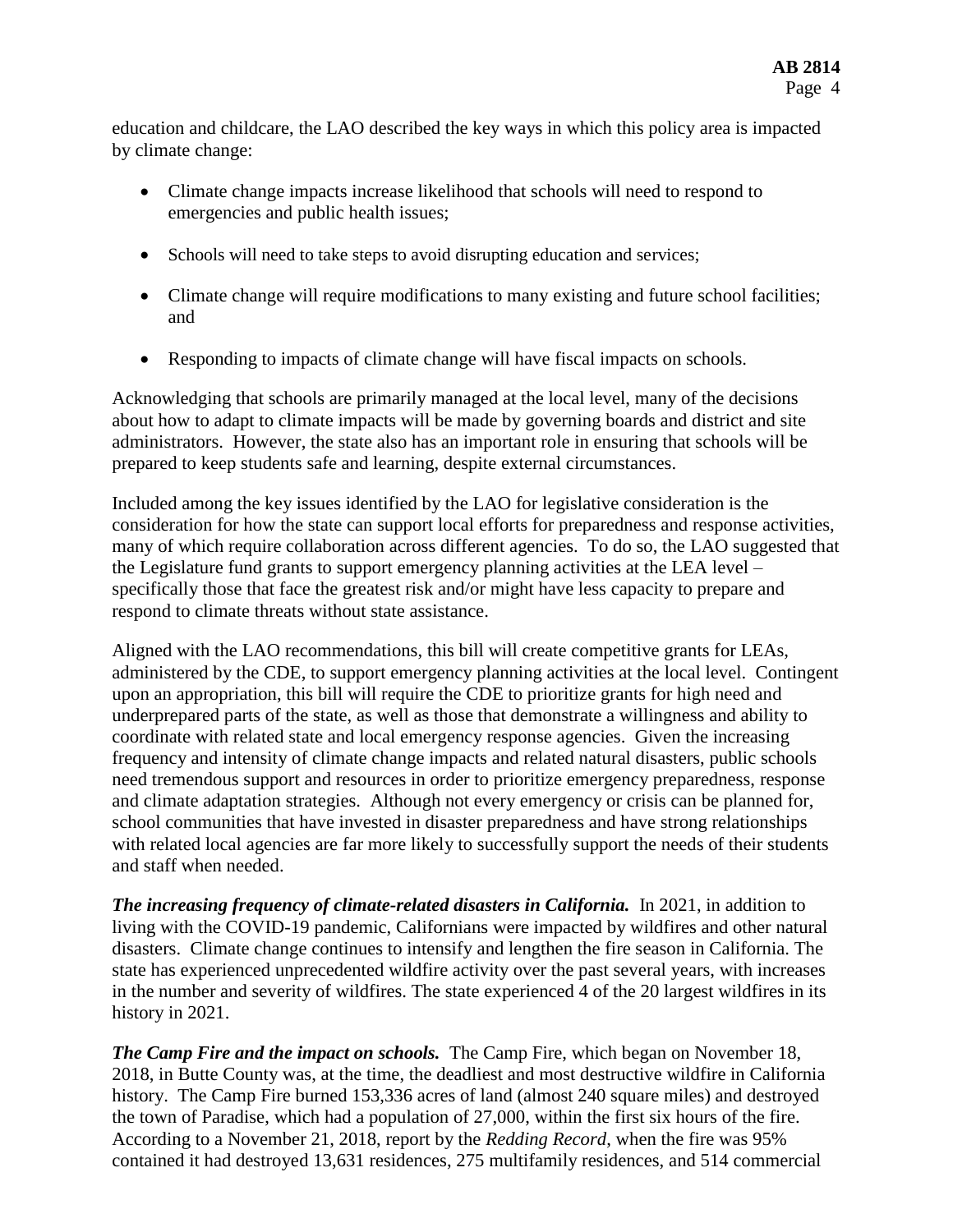buildings. Additional reports stated that 4,404 barn sheds were also destroyed. At least eightyfive deaths were confirmed. The total monetary damage was \$16.5 billion. Due to the evacuations, one hundred-percent of the student population met the definition of homeless under federal law and were considered homeless for the duration of the school year. In addition to the impact to students, 260 of 400 district staff members lost their homes and another 60 were displaced by the fires. Students and school staff alike suffered trauma from the fires and their ongoing impact.

*The California 2020 wildfire season.* The 2020 California wildfire season was characterized by a record-setting year of wildfires that burned across the state of California. Nearly 10,000 fires burned over 4.2 million acres, more than 4% of the state's roughly 100 million acres of land, making 2020 the largest wildfire season recorded in California's modern history. California's August Complex fire was described as the first "gigafire," as the area burned exceeded 1 million acres. The fire crossed seven counties burned an area larger than the state of Rhode Island. On August 19, 2020, the state was battling 367 known fires, many sparked by intense thunderstorms. In early September 2020, a combination of a record-breaking heat wave and Diablo and Santa Ana winds sparked more fires and explosively grew the active fires, with the August Complex more than doubling the Mendocino Complex's size, to become California's largest recorded wildfire. Due to the COVID-19 pandemic, many schools were closed for in-person instruction in 2020 and students learned at home through remote instruction. The direct impact of the 2020 wildfire season to schools was minimal; however, it would have likely been greater if students were on campus. Students learning at home were impacted by the other residual effects of wildfires, such as poor air quality.

*Emergency proclamations and levels of disaster assistance.* State and federal statute detail several processes for the proclamation or declaration of an emergency. Each proclamation and declaration type provides a different level of disaster assistance from local, state and federal agencies, which primarily serve to support cities and counties. For context, the Governor requested, and on November 12, 2018, California was granted, a Presidential Declaration of a Major Disaster for Butte, Los Angeles and Ventura Counties related to the impacts of the Camp, Hill and Woolsey Fires.

- Local Emergency Proclamations: Pursuant to Government Code 8558, if a local government determines that the effects of an emergency are beyond the capability of local resources to mitigate effectively, the local government must proclaim a local emergency. This proclamation, in part, serves as a prerequisite for requesting a Governor's Proclamation of a State of Emergency and/or Presidential Declaration of an Emergency or Major Disaster;
- Director's Concurrence: The California Disaster Assistance Act authorizes the director of the Governor's Office of Emergency Services (Cal OES), at their discretion, to provide financial assistance to repair and restore damaged public facilities and infrastructure;
- Governor's Proclamation: The Governor, on behalf of the impacted local government, may proclaim an emergency as authorized by the powers authorized by the Emergency Services Act. This proclamation authorizes the Cal OES Director to provide financial relief for emergency actions and restoration of public facilities and infrastructure; a prerequisite when requesting federal declaration of a major disaster or emergency;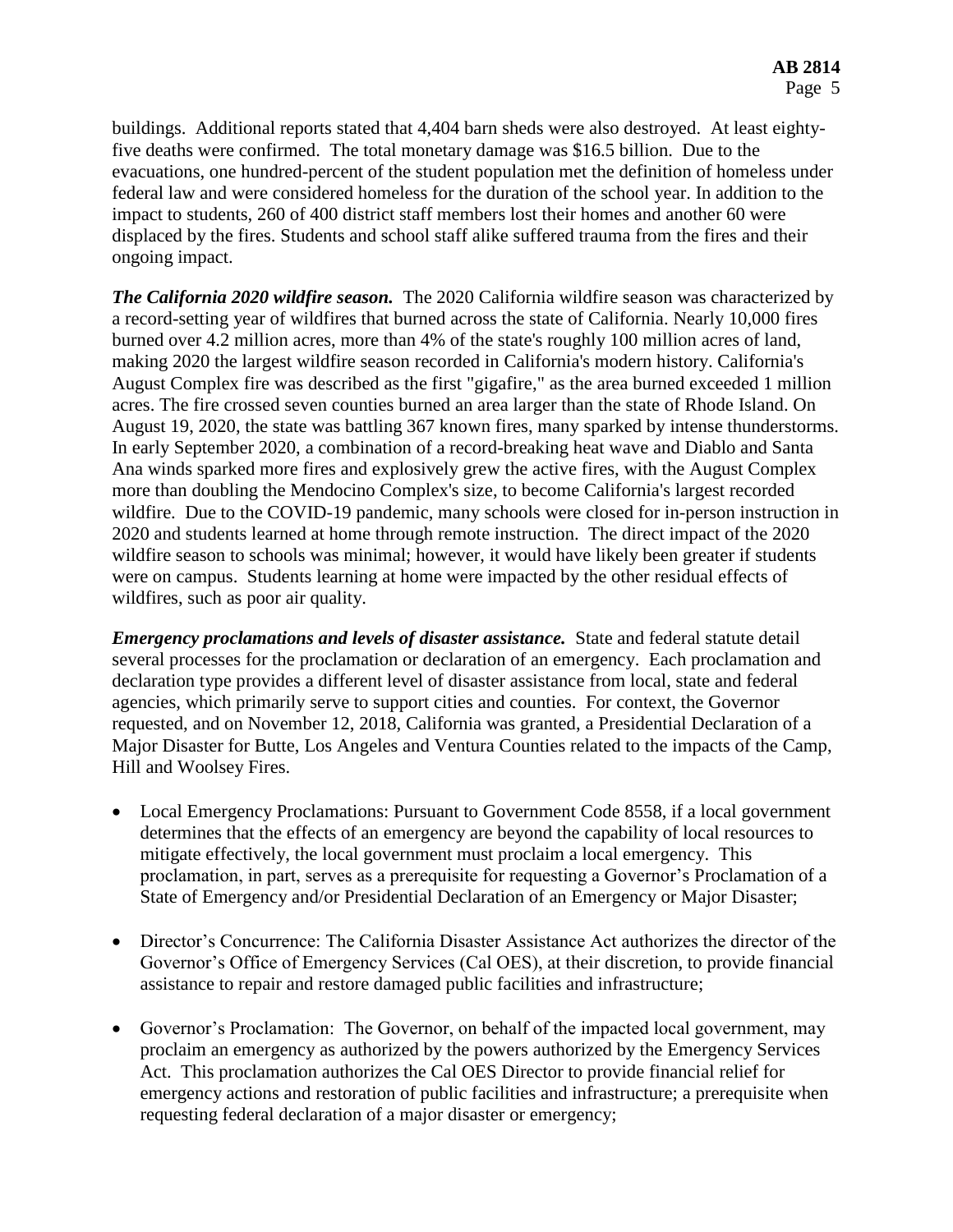

Source: Data compiled from www.fema.gov/disaster

Presidential Declaration of an Emergency: The Governor, on behalf of the impacted local government, may request this declaration which supports response activities of the federal, state and local government. It also authorizes federal agencies to provide "essential" assistance including debris removal, temporary housing and the distribution of medicine, food and other consumable supplies; and

 Presidential Declaration of a Major Disaster: The Governor, on behalf of the impacted local government, may request this declaration which supports response activities of the federal, state and local government. The Presidential Declaration of a Major Disaster goes beyond the Presidential Declaration of an Emergency and authorizes the implementation of some or all federal recovery programs including individual assistance and hazard mitigation. It helps people in the impacted areas through eligibility for support including crisis counseling, housing and unemployment assistance and legal services. It also provides public assistance to help state, tribal and local governments with ongoing emergency response and recovery, including the repair and replacement of disaster-damaged facilities and infrastructure, including roads, bridges, and utilities.

In recent years, there have been markedly high numbers of Presidential Major Disaster and Emergency Declarations in response to natural disasters in California, according to data from the Federal Emergency Management Agency (FEMA), as shown in the table above.

*Increasing frequency and duration of school closures prior to the onset of the COVID-19 pandemic*. The number of temporary school closures in California was increasing in the years leading up to the COVID-19 pandemic, due in large part to the increased incidence of climatefueled wildfires. Large fires in San Diego County caused mass school closures in 2003 and 2007, and more recently a dramatic and sustained increase in closures has resulted from frequent wildfires, including the devastating Camp Fire of 2018 in Butte County.

According to CalMatters' *Disaster Days* series (which compiled data from waivers submitted to the CDE from LEAs requesting credit for funding lost due to school closures over the last two decades), nearly two-thirds of the 34,000 school closure days recorded in California since 2002 have been due to wildfires. Of these, more than half have occurred since 2015, highlighting a trend in increasing wildfire-related closures, including those due to poor air quality, fire damage, power outages, and public safety power shutoffs (PSPS) caused by wildfires. In the 2018-2019 school year, there were nearly 4,900 school closure days in California, affecting 2,260 schools and over 1.2 million students, or nearly 1 in 5 students in California. Of these closures, 62% were related to the November 2018 Camp Fire. In the fall of the 2019-2020 school years, power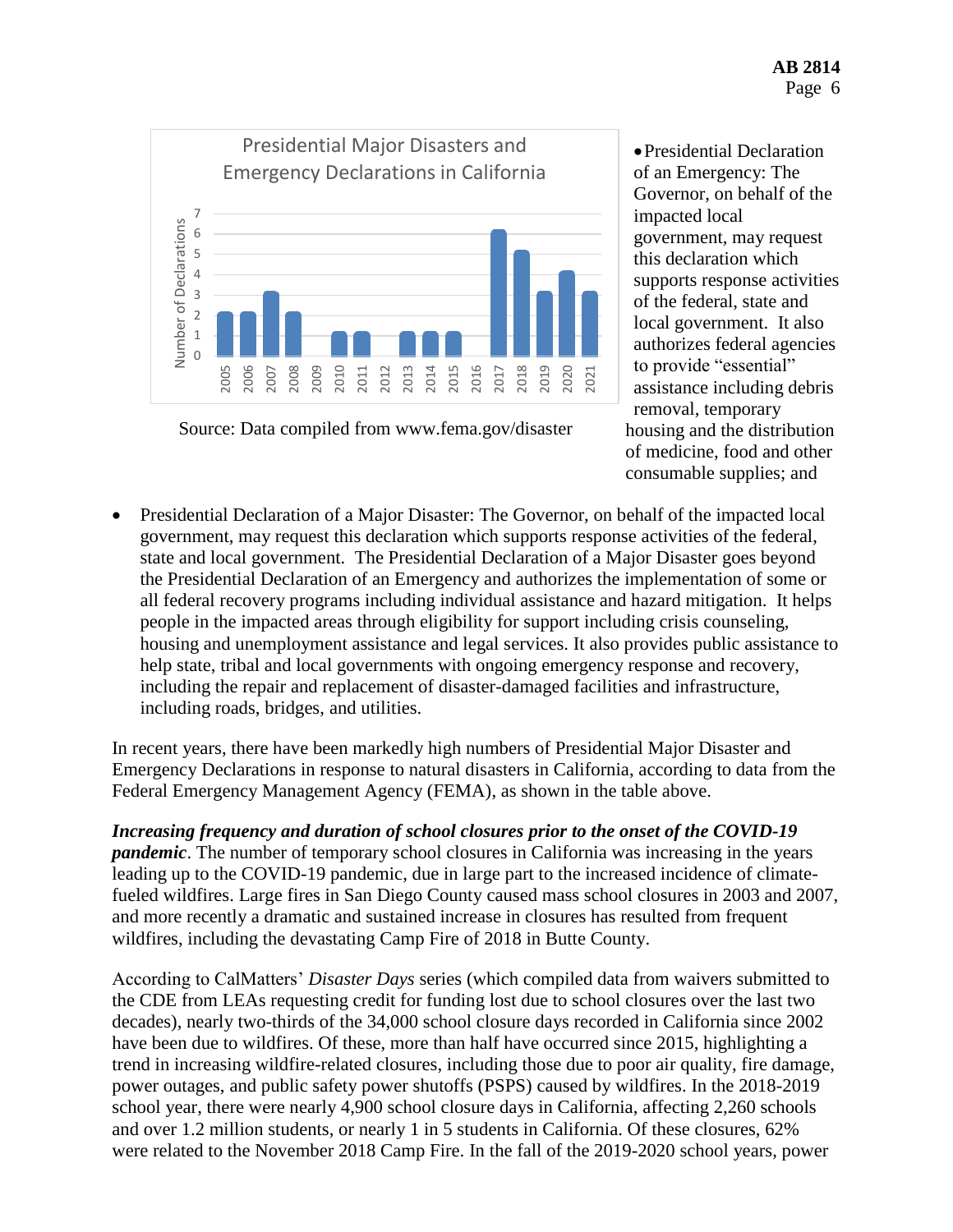shutoffs were a major cause for school closures. Between September and November of 2019, schools in at least 34 counties issued temporary closures due to fires and preventative power shutoffs.



Source: CalMatters Disaster Days: How megafires, guns and other 21<sup>st</sup> century crises are disrupting California schools

During one week in November, 2018, over 180 school districts, with a combined enrollment of more than 1 million students, reported at least one school closure day due to hazardous air quality resulting from the Camp and Woolsey fires in Butte County and Ventura County, respectively.



Source: CalMatters Disaster Days: How megafires, guns and other 21<sup>st</sup> century crises are disrupting California schools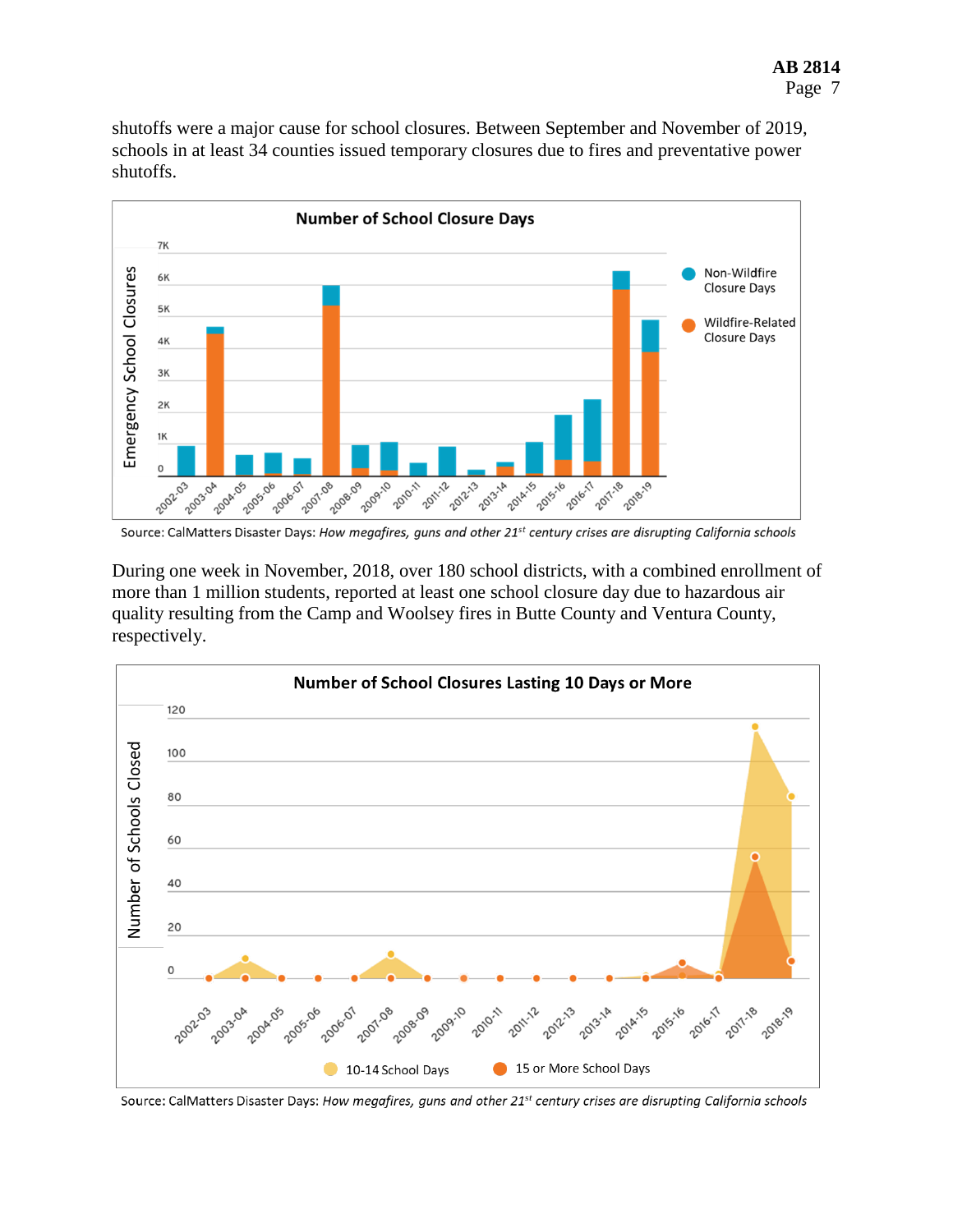The duration of school closures has also increased significantly in the last several years. Until recently, only a handful of schools reported losing ten or more instructional days in a single year due to wildfire-related school closures, but in the last two years that number has risen to more than 270. CalMatters identified at least 480 California public schools that have lost 10 or more instructional days for fire-related issues since the 2017-18 term.

*Impact of COVID-19 on schools.* In prior years, wildfires were the predominant reason for school closures, but in 2020 the unprecedented months-long closure of nearly all schools across the nation due to the COVID-19 pandemic has far exceeded any other school closures on record in both magnitude and duration. To mitigate the spread of the pandemic, virtually all of the schools in California closed in mid-March 2020, and remained closed through the end of the 2019-20 school year. Numerous state and federal funding sources and programs incentivized the reopening of schools for remote instruction, or distance learning, for the start of 2020-21 school year. As case levels dropped and additional precautions, such as masks, were put in place most schools were able to re-open successfully. However, the ongoing demands of a pandemic made the operation of schools extremely challenging. Some of the pandemic-related demands include school COVID-19 exposures, contact tracing coordination, distribution of personal protective equipment (PPE) supporting student and staff mental health, staffing shortages, supply chain challenges, the Delta and Omicron variants, COVID-19 testing, mask requirements, and vaccination rollouts.

School leaders looked to and coordinated with local and state public health officials, among others, to support their school communities during the pandemic. Resource and service coordination with schools varied greatly across the state due to numerous contributing factors including, but not limited to access to resources, preexisting relationships and partnerships, local politics, beliefs, and demographics.

*Request for allowance of attendance due to emergency conditions.* LEAs receive funding largely based on their average daily attendance (ADA). Total ADA is defined as the total days of student attendance divided by the total days of instruction. Emergencies can result in loss of funding due to reduced attendance. Furthermore, LEAs face financial penalties for failing to meet the minimum required instructional days and instructional times for a given school year, which means closing schools can result in financial loss for LEAs. Schools that experience a material loss of instructional time or ADA due to emergencies can submit a Request for Allowance of Attendance Due to Emergency Conditions, Form J-13A to the CDE to obtain approval for attendance and instructional time credit.

The Local Control Funding Formula (LCFF) funding apportioned to the school is not immediately impacted by emergency school closures. Because the top priority of LEAs during emergency closures is student safety and crisis management, and because LEAs are encouraged to adjust their calendars to make up for missed instructional time before requesting instructional time credit, Form J-13A requests are often submitted long after the emergency closure occurs.

Modifications were made to the Form J-13A process and requests for material decreases in attendance when school remains open and school closures that occur between September 1, 2021, and June 30, 2022, related to the COVID-19 pandemic, as a result of AB 167 (Chapter 252, Statutes of 2021).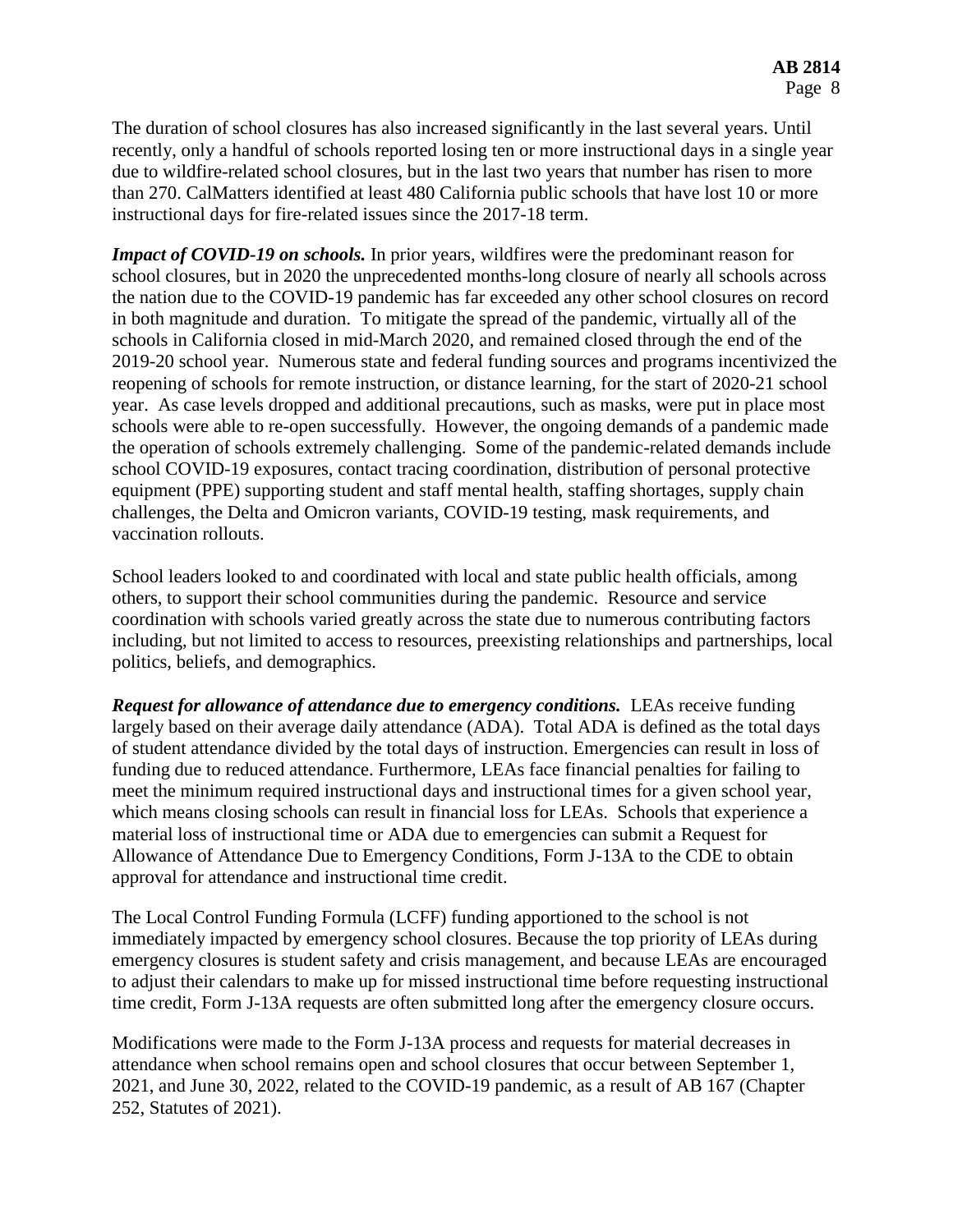*School safety plans.* All LEAs are responsible for developing a comprehensive school safety plan for their schools to aid in the prevention of campus crime and violence and to address concerns of student safety. The school safety plan must establish disaster procedures, including procedures for earthquake response and a procedure to allow a public agency, including the American Red Cross, to use school buildings, grounds, and equipment for mass care and welfare shelters during disasters or other emergencies affecting the public health and welfare. Emergency school closure and related decisions are made at the LEA level, and procedures for notifying students and parents of the closure vary.

The school safety plan is developed by a school site council or a school safety planning committee. Current law requires a school to submit the school safety plan to the school district or COE for approval and requires the school district or COE to annually notify the CDE of any schools that have not complied with the requirement to develop a school safety plan. The SPI is authorized to impose a fine of not more than \$2,000 against a school district or COE for any willful failure to make any required report. According to the CDE, there has been no report of noncompliance by schools and no district or COE has been fined for willfully failing to report a school that has not developed a school safety plan. According to a 2017 report by the California State Auditor, *School Violence Prevention: School Districts, County Offices of Education, and the State Must Do More to Ensure That School Safety Plans Help Protect Students and Staff During Emergencies,* the CDE is not providing sufficient guidance to LEAs to help them ensure their schools comply with safety plan requirements. Further, the State Auditor notes that CDE has never conducted any oversight activities, such as audits, to ensure that LEAs are appropriately approving safety plans that their schools submit. Based on their reviews, the Auditor contends that if CDE had conducted a survey or audit on this topic, it would have found that LEA's schools were failing to submit safety plans.

Charter schools are also required to develop comprehensive school safety plans, including specified elements.

*Standard Emergency Management System.* According to the Governor's Office of Emergency Services (CalOES), the Standard Emergency Management System (SEMS) is the cornerstone of California's emergency response system and the fundamental structure for the response phase of emergency management. The system unifies all elements of California's emergency management community into a single integrated system and standardizes key elements. SEMS was created in California in order to facilitate priority setting, interagency cooperation, and the efficient flow of resources and information during emergency response. SEMS incorporates the following:

- Incident Command System A field-level emergency response system based on management by objectives;
- Multi/Inter-agency coordination Affected agencies working together to coordinate allocations of resources and emergency response activities;
- Mutual Aid A system for obtaining additional emergency resources from non-affected jurisdictions; and
- Operational Area Concept County and its sub-divisions to coordinate damage information, resource requests and emergency response.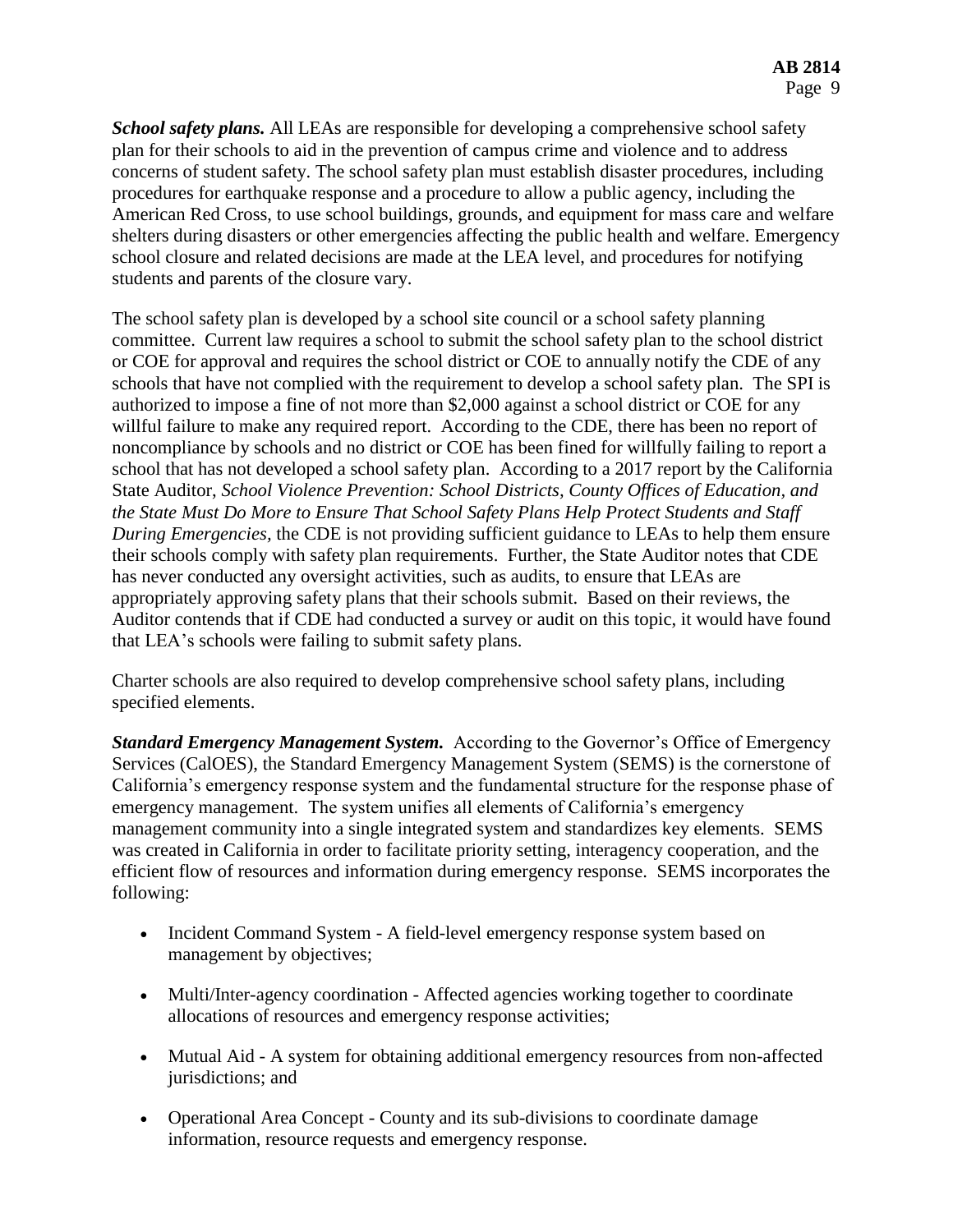*Related legislation.* AB 2072 (Gabriel) of this Session requires, by of November 1, 2024, COEs, in consultation with the CDE and other relevant state and local agencies, to coordinate agreements between school districts and charter schools within the county to develop a system for rapidly deploying qualified mental health professionals and other key school personnel employed by individual school districts and charter schools throughout the county to areas of the county that experienced a natural disaster or other traumatic event.

AB 72 (Committee on Budget), Chapter 1, Statutes of 2019, appropriated \$64 million to reimburse counties for property tax losses incurred in the 2017–18 and 2018–19 fiscal years as a result of the 2017 and 2018 wildfires.

AB 918 (Smith) of the 2019-20 Session would have required the CDE to develop and submit recommendations to the Legislature and Governor to develop a system through which qualified mental health professionals employed by LEAs throughout the state could be rapidly deployed on a short- or long-term basis to an area of the state that has experienced a natural disaster or other traumatic event, in order to provide support to pupils and staff. This bill was held in the Assembly Appropriations Committee.

AB 1837 (Smith) of the 2019-20 Session would have required the SPI to establish a State Assistance for Emergency Response (SAFER) Team within the CDE to provide guidance and support to LEAs experiencing emergencies. This bill was held in the Senate Education Committee.

AB 2126 (O'Donnell) of the 2019-20 Session would have required the CDE to develop and implement a website and app for the purpose of collecting temporary school closure information for LEAs from superintendents and charter school administrators. This bill was held in the Senate Appropriations Committee.

AB 2127 (O'Donnell) of the 2019-20 Session would have required LEAs to provide the CDE with information related to each school facility, schoolsite, or school property owned or leased by the LEA in order to improve coordination between LEAs and emergency response agencies during emergencies. This will was held in the Senate Education Committee.

SB 884 (Dodd) of the 2019-20 Session would have added public safety power shutoffs to the list of emergencies for which LEAs may submit a J-13A form request, and would have established the Disaster Relief Instructional Recovery Program for the purpose of allocating funding to eligible LEAs to make up instructional days lost due to emergency or other extraordinary conditions. This bill was held in the Assembly Appropriations Committee.

AB 1840 (Committee on Budget), Chapter 426, Statutes of 2018, requires the SPI to extend through the 2018-19 fiscal year the period during which it is essential to alleviate continued reductions in ADA attributable to a state emergency declared by the Governor in October 2017, for a school district where no less than 5 percent of the residences within the school district or school district facilities were destroyed by the qualifying emergency.

AB 2228 (Wood) of the 2017-18 Session would have allowed the SPI to extend, by an additional fiscal year (2019-20), the period that is essential to alleviate continued reductions in ADA for a school district, COE, or a charter school attributable to the state of emergency declared by the Governor due to the 2017 wildfires. Additionally, AB 2228 would have required the SPI to make a supplemental apportionment to a school district, COE, or a charter school in an amount